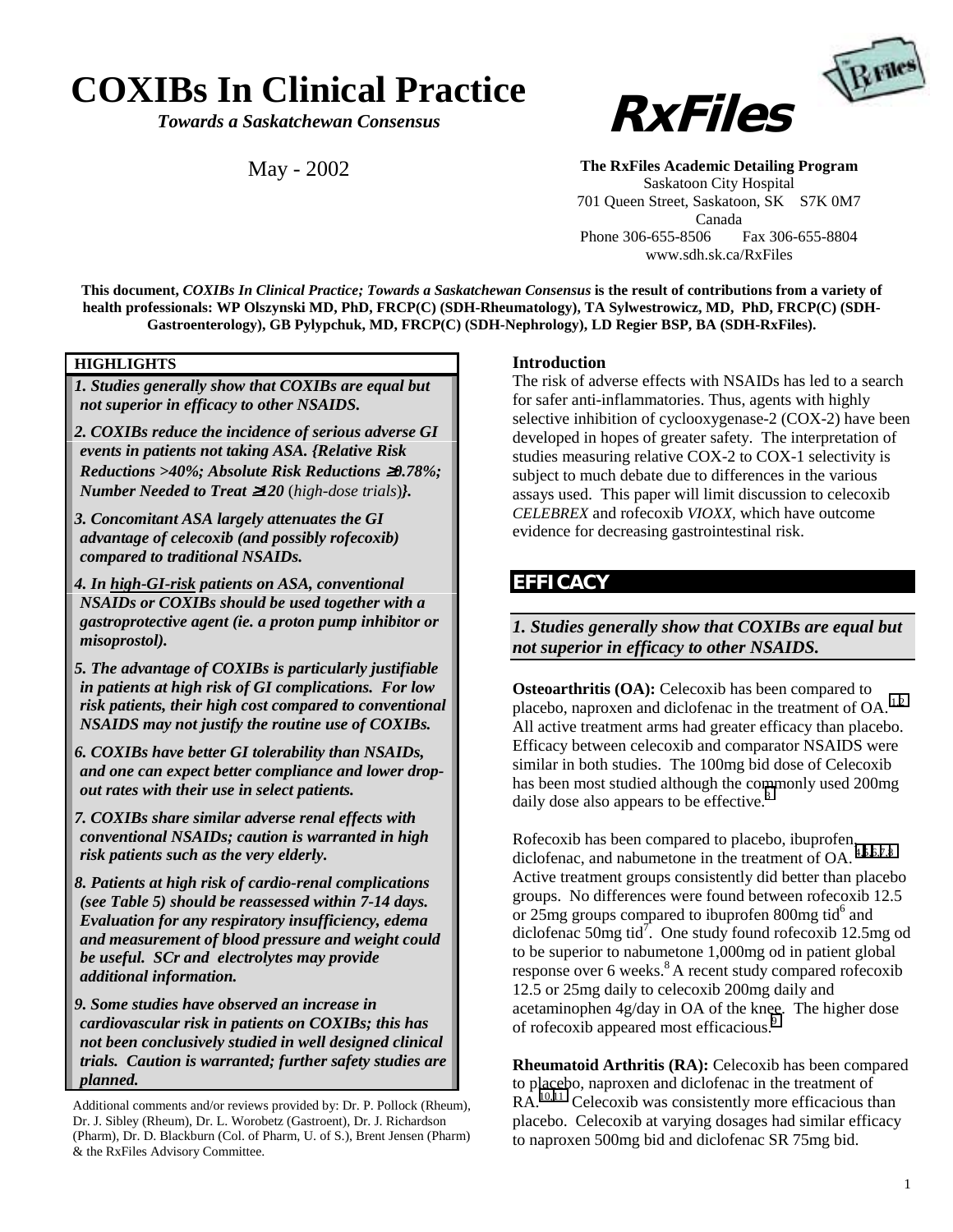Rofecoxib has also been studied in the treatment of RA. Both 25 and 50mg doses of rofecoxib had higher response rates than 5mg daily rofecoxib or placebo.<sup>12</sup> Rofecoxib has just recently been granted an FDA indication for use in RA.

**Acute Pain (AP):** Rofecoxib at a dose of ≥50mg has been compared to ibuprofen, celecoxib and placebo in the **single dose** treatment of dental pain.<sup>13,14</sup> Efficacy for rofecoxib 50mg was equivalent to ibuprofen 400mg. Rofecoxib and ibuprofen both provided **earlier** pain relief than celecoxib.<sup>13</sup> The duration of effect with rofecoxib has been shown to be longer than celecoxib and ibuprofen, although this is somewhat misleading as ibuprofen and celecoxib require

multiple daily dose regimens.<sup>14</sup> Celecoxib 100mg and 400mg have been compared to ASA 650mg in the treatment of acute dental pain.<sup>15</sup> Celecoxib had similar efficacy to ASA and was superior to placebo.

**Other conditions:** COXIBs have been studied in both primary dysmenorrhea and acute fever<sup>16</sup>. Effects appear similar, but not superior to standard NSAID treatment. Celecoxib at a dose of 400mg bid has also been effective in reducing the number of polyps in familial adenomatous polyposis (FAP).

See also Table 1: Summary of Clinical Efficacy Studies

| Table 1: Summary of Clinical Efficacy Studies for Celecoxib and Rofecoxib |                    |             |                                                                                                    |                                 |                                                                                                                                                                                      |  |
|---------------------------------------------------------------------------|--------------------|-------------|----------------------------------------------------------------------------------------------------|---------------------------------|--------------------------------------------------------------------------------------------------------------------------------------------------------------------------------------|--|
| <b>Authors</b>                                                            | <b>Type</b>        | Weeks       | <b>Treatment</b>                                                                                   | Pts                             | <b>Results &amp; Comments</b>                                                                                                                                                        |  |
| Bensen et $al1$                                                           | <b>OA</b>          | 12          | Celecoxib 200mg bid<br>Celecoxib 100mg bid<br>Celecoxib 50mg bid<br>Naproxen 500mg bid<br>Placebo  | 202<br>197<br>203<br>198<br>203 | Celecoxib and naproxen more efficacious than placebo.<br>Celecoxib 100mg and 200mg appeared more effective than<br>celecoxib 50mg group.                                             |  |
| McKenna et $al2$                                                          | <b>OA</b>          | 6           | Celecoxib 100mg bid<br>Diclofenac 50mg tid<br>Placebo                                              | 201<br>199<br>200               | Celecoxib and diclofenac more efficacious than placebo.<br>Celecoxib better tolerated.                                                                                               |  |
| Ehrich et $al4$<br>[abstract]                                             | <b>OA</b>          | 6           | Rofecoxib 50mg od<br>Rofecoxib 25mg od<br>Rofecoxib 12.5mg od<br>Rofecoxib 5mg od<br>Placebo       | 97<br>137<br>144<br>149<br>145  | Rofecoxib more efficacious than placebo. A dose-response<br>curve showed 12.5mg, 25mg, and 50mg all superior to 5mg.                                                                 |  |
| Ehrich et $al5$                                                           | <b>OA</b>          | 6           | Rofecoxib 125mg od<br>Rofecoxib 25mg od<br>Placebo                                                 | 74<br>73<br>72                  | Rofecoxib more efficacious than placebo.<br>Dose dependent side effects: e.g. edema: 6.8% in 125mg arm.                                                                              |  |
| Day et al <sup>6</sup>                                                    | <b>OA</b>          | 6           | Rofecoxib 25mg od<br>Rofecoxib 12.5mg od<br>Ibuprofen 800mg tid<br>Placebo                         | 242<br>244<br>249<br>74         | Rofecoxib and ibuprofen more efficacious than placebo. No<br>differences in efficacy or incidence of 'any clinical adverse<br>event' between active treatment groups.                |  |
| Cannon et $al^7$                                                          | <b>OA</b>          | 26          | Rofecoxib 25mg od<br>Rofecoxib 12.5mg od<br>Diclofenac 50mg tid                                    | 257<br>259<br>268               | All showed similar efficacy. Most frequent adverse event for<br>rofecoxib was upper respiratory infection (≥23.9% vs 17.9%).                                                         |  |
| Geba et al <sup>8</sup>                                                   | <b>OA</b>          | 6           | Rofecoxib 12.5mg od<br>Nabumetone 1000mg od<br>Placebo                                             | 424<br>410<br>208               | Rofecoxib and nabumetone more efficacious than placebo;<br>rofecoxib more efficacious than nabumetone.                                                                               |  |
| Geba et al <sup>9</sup>                                                   | <b>OA</b>          | 6           | Rofecoxib 25mg od<br>Rofecoxib 12.5mg od<br>Celecoxib 200mg od<br>Acetaminophen 1g qid             | 95<br>96<br>97<br>94            | Rofecoxib 25mg more efficacious than rofecoxib 12.5mg,<br>celecoxib 200mg, acetaminophen 4g. (Note: rofecoxib 25mg<br>dose may be more fairly compared to celecoxib 200mg bid)       |  |
| Simon et al $^{10}$                                                       | RA                 | 12          | Celecoxib 400mg bid<br>Celecoxib 200mg bid<br>Celecoxib 100mg bid<br>Naproxen 500mg bid<br>Placebo | 218<br>235<br>240<br>225<br>231 | All celecoxib arms similar in efficacy to the naproxen arm<br>and superior in efficacy to the placebo.                                                                               |  |
| Emery et al <sup>11</sup>                                                 | <b>RA</b>          | 24          | Celecoxib 200mg bid<br>Diclofenac SR 75mg bid                                                      | 326<br>329                      | Similar response in both groups.                                                                                                                                                     |  |
| Schnitzer et al $^{12}$                                                   | <b>RA</b>          | 8           | Rofecoxib 50mg od<br>Rofecoxib 25mg od<br>Rofecoxib 5mg od<br>Placebo                              | 161<br>171<br>158<br>168        | Rofecoxib 50mg and 25mg had greater efficacy than<br>rofecoxib 5mg and placebo. A potential drug interaction with<br>methotrexate did not appear to cause any safety problems.       |  |
| Hubbard et al <sup>15</sup><br>[abstract]                                 | AP                 | single dose | Celecoxib 400mg<br>Celecoxib 100mg<br>ASA 650mg<br>Placebo                                         | 50<br>50<br>50<br>50            | Celecoxib efficacy similar to ASA and superior to placebo.                                                                                                                           |  |
| Morrison et al $^{14}$                                                    | <b>AP</b>          | single dose | Rofecoxib 50mg<br>Ibuprofen 400mg<br>Placebo                                                       | 50<br>51<br>50                  | Initial efficacy for rofecoxib and ibuprofen similar; both<br>better than placebo. Effect duration longer with rofecoxib.                                                            |  |
| Malmstrom et al <sup>13</sup>                                             | AP                 | single dose | Rofecoxib 50mg<br>Celecoxib 200mg<br>Ibuprofen 400mg<br>Placebo                                    | 90<br>91<br>46<br>45            | Efficacy for rofecoxib, celecoxib & ibuprofen greater than<br>placebo. Initial response with rofecoxib & ibuprofen greater<br>than celecoxib. Effect duration longer with rofecoxib. |  |
| Morrison et $al17$                                                        | AP<br>Dysmenorrhea | 3 days      | Rofecoxib 50mg od<br>Rofecoxib 25mg od<br>Naproxen sodium 550mg bid<br>Placebo                     | 118<br>115<br>122<br>118        | Pain relief in both rofecoxib groups and the naproxen group<br>similar and greater than placebo group.                                                                               |  |
| Schwartz et al <sup>16</sup>                                              | <b>AP</b>          | 6 hours     | Rofecoxib 25mg<br>Rofecoxib 12.5mg<br>Ibuprofen 400mg<br>Placebo                                   | 23<br>24<br>21<br>21            | Rofecoxib and ibuprofen both reduced naturally occurring<br>fever more than placebo. Duration of effect was longer with<br>rofecoxib.                                                |  |

**AP**= acute pain; **OA**= osteoarthritis; **RA**= rheumatoid arthritis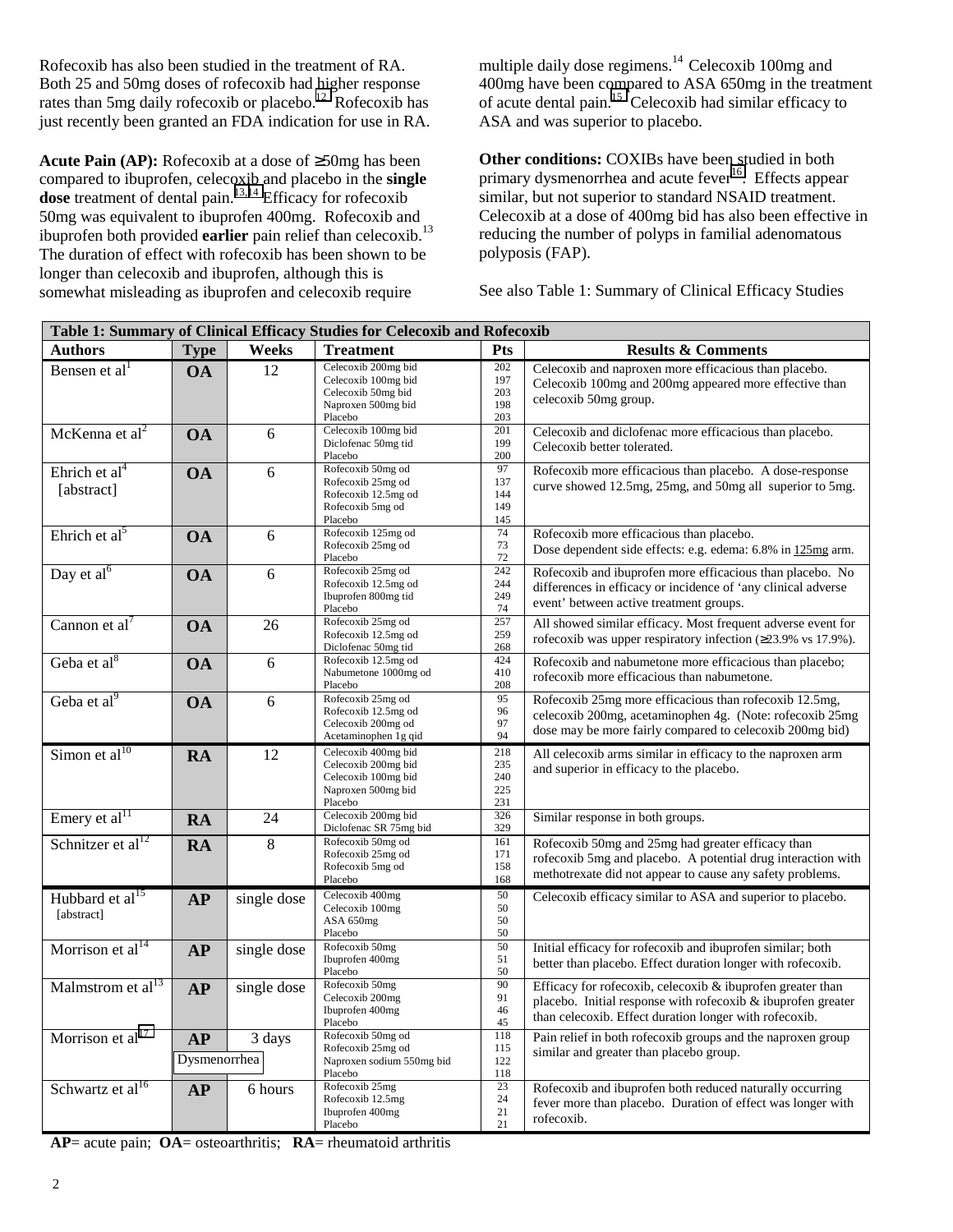### **GI SAFETY**

Gastrointestinal (**GI**) toxicity has been a major adverse effect of NSAIDs. Perforation, obstruction and bleeding (**POB**) are the hallmarks of serious toxicity. Other GI complaints such as symptomatic ulcer can also create substantial management difficulties.

The annual rate of severe gastrointestinal adverse effects with the use of traditional NSAIDs is  $2-4\%$ .<sup>18,19,20</sup> Ulcers caused by NSAIDs are usually asymptomatic. In this group up to 80% of cases present initially as a severe complication (POB), rather than any symptom indicating ulcer.<sup>21,22,23</sup> This risk varies considerably depending on the presence of risk factors (see Table 2). While the risk of developing POB in young individuals without risk factors is only  $0.4\%^{24}$ , elderly patients with one or more risk factors have a POB risk in the range of 5%. Antiinflammatory drugs with lower GI toxicity would be of great value, particularly in the latter group if not offset by other adverse effects (e.g. cardio-renal complications).

### **Table 2: Risk Factors for GI toxicity** [25,26](#page-7-0)

- advanced age (e.g. over 75years)
- previous history of ulcer or peptic ulcer disease (PUD)
- concomitant use of corticosteroids, ASA, or warfarin (e.g. Coumadin)
- use of multiple NSAIDs (including low-dose ASA)
- alcoholism
- co-morbid illness
- (especially cardiovascular, renal & hepatic failure)

*2. COXIBs reduce the incidence of serious adverse GI events in patients not taking ASA. {Relative Risk Reductions >40%; Absolute Risk Reductions* ≥*0.78%; Number Needed to Treat* ≥*120* (*high-dose trials*)*}.*

Preliminary trials with the COXIBs demonstrated substantial reduction of both endoscopic ulcer and ulcer complications compared to traditional NSAIDs. They were also somewhat better tolerated.<sup>12,[27](#page-7-0)</sup>

Two large trials have been published which address the safety of COXIBs administered for a period of six months or longer. These are the Celecoxib Long Term Arthritis Safety Study (**CLASS**) [28 a](#page-7-0)nd the Vioxx Gastrointestinal Outcomes Research (**VIGOR**)[.29](#page-7-0) Each study was designed differently with regards to patient selection, study end points, duration of therapy, comparator NSAIDs, and allowable administration of aspirin during the study. Thus, these studies cannot be directly compared. Both showed a decrease, but not disappearance, of GI toxicity.

Compared to traditional NSAIDs, the incidence of symptomatic ulcers and ulcer complications was reduced from 3.54% to 2.08% in CLASS and from 4.49% to 2.08% in VIGOR. **In VIGOR, severe complications (POBs) were reduced from 1.37% to 0.59% (ARR=0.78%; RRR=41%)**. In the CLASS study, reduction in POB did not reach a level of statistical significance, likely due to insufficient statistical power. The inclusion of patients on ASA and the high dropout rate in diclofenac patients were also limitations in CLASS. **See Table 3 & Figure 1**.

|              | Table 3: Adverse GI Events from CLASS and VIGOR 30,31 |                                                     |               |                                                                                            |                              |              |      |                                                                   |                   |  |
|--------------|-------------------------------------------------------|-----------------------------------------------------|---------------|--------------------------------------------------------------------------------------------|------------------------------|--------------|------|-------------------------------------------------------------------|-------------------|--|
| <b>Study</b> | Drug & Dose                                           | <b>Duration</b><br>$&$ type of<br>patients in trial | #<br>patients | <b>GI Ulcer Complications* &amp;</b><br><b>Symptomatic Ulcers</b><br>per 100 patient years |                              |              |      | <b>GI Ulcer Complications*</b><br>(POBs)<br>per 100 patient years |                   |  |
| <b>CLASS</b> | Celecoxib 400mg BID                                   | $\leq$ 6mo;                                         | 3987          | 2.08                                                                                       | $RRR = 41\%$                 |              | 0.76 | $RRR = NS$                                                        | $p=$              |  |
|              | <b>Ibuprofen</b> 800mg TID or<br>Diclofenac 75mg BID  | ave 4.2mo<br>$OA^{72\%}$ or RA                      | 3981          | 3.54                                                                                       | $ARR = 1.46\%$<br>$NNT = 69$ | $p=$<br>0.02 | 1.45 | $ARR = 0.69\%$<br>$NNT = NS$                                      | 0.09<br><b>NS</b> |  |
| <b>VIGOR</b> | Rofecoxib 50mg OD                                     | $\leq 13$ mo;                                       | 4047          | 2.08                                                                                       | $RRR = 54%$                  | $p=$         | 0.59 | $RRR = 41%$                                                       | $p=$              |  |
|              | Naproxen 500mg BID                                    | mean 8mo<br>RA                                      | 4029          | 4.49                                                                                       | $ARR = 2.41\%$<br>$NNT = 42$ | 0.001        | 1.37 | $ARR = 0.78%$<br>$NNT = 128$                                      | 0.005             |  |

**ARR=** absolute risk reduction; **NNT=** number needed to treat to prevent one event; **NS**= not statistically significant; **OA**= osteoarthritis; **RA**= rheumatoid arthritis; **RRR**= relative risk reduction **\*GI Ulcer Complications** consisted of perforation, obstruction and bleeding (**POB**) Note: the selective reporting of **6-month** data for CLASS has been criticized due to "entire study period" data (12-16 month) also submitted to the FDA<sup>32</sup>

#### **Figure 1: Adverse GI Events from CLASS and VIGOR**

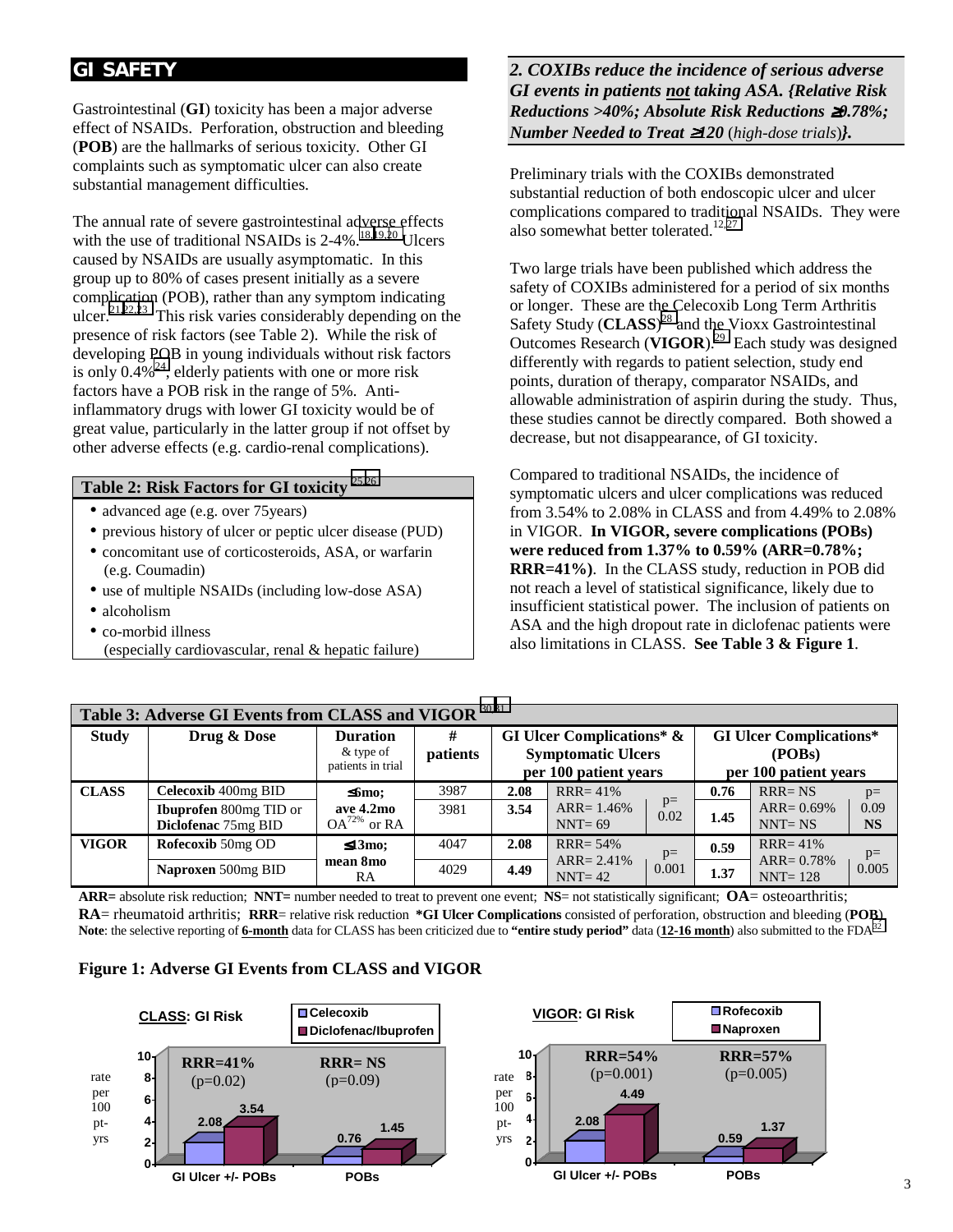In both studies, COXIBs were administered in supratherapeutic doses, twice the maximum recommended for rheumatoid arthritis (celecoxib 400 mg bid and rofecoxib 50mg od) as opposed to standard doses of comparative NSAIDs. Thus the advantage over NSAIDs might have been even higher had COXIBs been used in their usually recommended dose.

A post-marketing report to the FDA reviewed 3.6 million celecoxib prescriptions filled over a 3-month period. It showed a remarkably low incidence of serious GI bleeding events of 0.0015 per 100 patient years.<sup>[33](#page-7-0)</sup>

*3. Concomitant ASA largely attenuates the GI advantage of celecoxib (and possibly rofecoxib) compared to traditional NSAIDs. 4. In high-GI-risk patients on ASA, conventional NSAIDs or COXIBs should be used together with a gastroprotective agent (ie. a proton pump inhibitor or misoprostol).*

In the CLASS study, 21% of patients were on a cardioprotective dose of ASA. Sub-group analysis demonstrated that a reduction in the GI toxicity of celecoxib was largely attenuated by aspirin  $(ASA)^{30}$  This suggests there may be very little advantage to using celecoxib (and possibly rofecoxib) in patients who require ASA. ASA did not increase the risk of GI complications in NSAID groups. This question was not tested in the VIGOR study, but caution should be exercised with all COXIBs in the setting of combination ASA use. Adding a gastroprotective agent such as a proton pump inhibitor or misoprostol (200mcg BID-TID) may be considered for high-GI risk patients requiring both ASA and an NSAID/COXIB.

*5. The advantage of COXIBs is particularly justifiable in patients at high risk of GI complications. For low risk patients, the high cost compared to conventional NSAIDS may not justify routine use.*

The risk of ulcer complications in young patients without risk factors is estimated to be in the range of 0.5% per year.<sup>34</sup> Provided COXIBs reduce this risk by 40%, 333 patients must be treated with COXIBs for one year to save one POB. The price difference between one-month treatment with generic ibuprofen and COXIBs is in the range of \$40 - \$80. Therefore, the expense of preventing one complication in this low-risk patient group would be approximately \$13,000 to \$26,000. The cost of managing a gastrointestinal event has been estimated to range from \$1,200 (outpatient, uncomplicated) to \$6,127 (hospitalized, requiring surgery).<sup>35</sup> The substantial expense of COXIBs, together with the low risk of complications with conventional NSAIDs in lower risk patients makes conventional NSAIDs a perfectly acceptable mode of treatment in this patient population.

### *6. COXIBs have better GI tolerability than NSAIDs, and one can expect better compliance and lower drop-out rates with their use in select patients.*

Dropout rates (from VIGOR and CLASS) due to upper GI symptoms such as dyspepsia, abdominal pain, nausea and heartburn are shown in Table 4. One should again note that patients in the COXIB arms were on supratherapeutic doses and one would expect lower dropout rates due to GI side effects with normal doses. Lower GI dropout rates did not always translate into reductions in rates of withdrawal from any cause. In CLASS the rate of withdrawal from any cause (entire study period) was 22.4% for celecoxib and 23% for ibuprofen. In VIGOR, the rate of withdrawal from any cause was15.9% for rofecoxib and 15.8% for naproxen.

| Table 4: Dropout rates due to GI symptom/event <sup>30,31</sup> |            |       |                              |  |  |  |
|-----------------------------------------------------------------|------------|-------|------------------------------|--|--|--|
| <b>Study</b>                                                    | Drug       | Rate  | <b>Risk Reduction</b>        |  |  |  |
| <b>VIGOR</b>                                                    | rofecoxib  | 7.6%  | $RRR = 26.2%$                |  |  |  |
|                                                                 | naproxen   | 10.3% | $ARR = 2.7%$<br>p<0.001      |  |  |  |
|                                                                 |            |       | $\triangle$ NNT= 37          |  |  |  |
| <b>CLASS</b>                                                    | celecoxib  | 12.2% | $RRR = 8.95%$                |  |  |  |
| (entire study                                                   | ibuprofen  | 13.4% | $ARR=1.2%$<br>p<0.05         |  |  |  |
| period)                                                         |            |       | $\blacktriangleright$ NNT=84 |  |  |  |
|                                                                 | celecoxib  | 12.2% | $RRR = 26.5%$                |  |  |  |
|                                                                 | diclofenac | 16.6% | $ARR = 4.4%$<br>p<0.05       |  |  |  |
|                                                                 |            |       | $\triangle$ NNT=23           |  |  |  |

*VIGOR: For every 37 patients treated with rofecoxib, there was1 less dropout due to GI symptoms compared to naproxen. CLASS: For every 84 patients treated with celecoxib, there was1 less dropout due to GI symptoms compared to ibuprofen.*

## **RENAL / CARDIOVASCULAR EFFECTS**

The hope that COXIBs would have fewer adverse renal effects has not been realized. Recent studies have shown that COX-2 is constitutively expressed in renal tissue and that COXIBs have the potential to cause similar renal effects as seen with conventional NSAIDs.<sup>[36](#page-7-0)</sup>

Renal syndromes caused by conventional NSAIDs are numerous. Fluid retention with the development of **edema**, worsening of **congestive heart failure** or aggravating **hypertension** are the most common complications. Other less frequent side effects are **hyperkalemia** and **acute renal failure**. In a few rare instances, nephrotic syndrome or papillary necrosis may occur, the latter a long-term complication.[37](#page-7-0)

*7. COXIBs share similar adverse renal effects with conventional NSAIDs; caution is warranted in high risk patients such as the very elderly.*

*8. Patients at high risk of cardio-renal complications (see Table 5) should be reassessed within 7-14 days. Evaluation for any respiratory insufficiency, edema and measurement of blood pressure and weight could be useful. SCr and electrolytes may provide additional information.*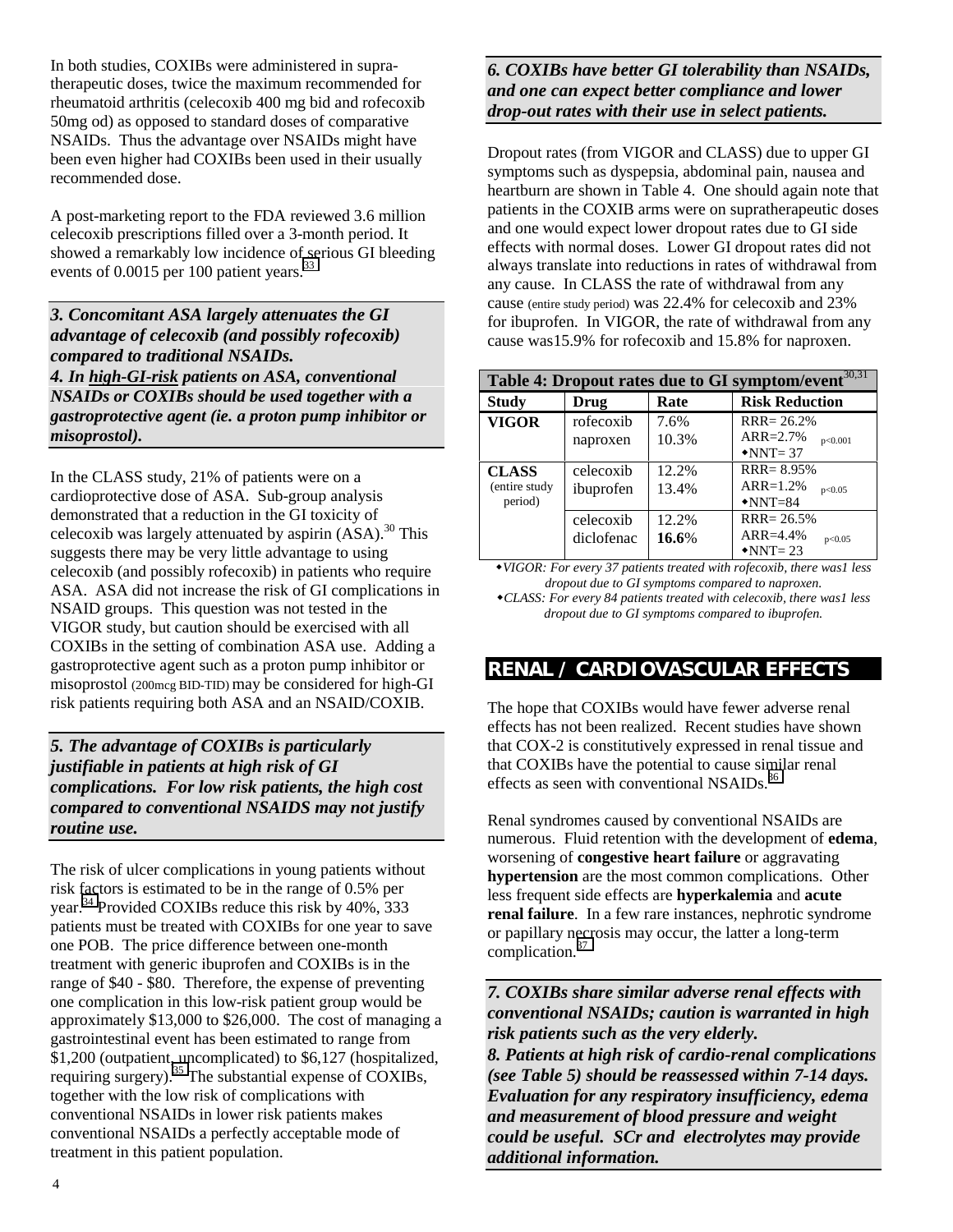Renal effects of COXIBs have been examined by several studies as well as postmarketing surveillance. The physiologic effects of COXIBs in individuals with normal renal function showed that with glomerular filtration, both celecoxib and rofecoxib had similar effects to NSAIDs in salt-depleted subjects; that is, a small decrease in glomerular filtration rate. $38$  Swan studied elderly subjects (60-80yrs) with mild renal impairment (creatinine clearance 30-80 ml/min) who were placed on sodium restriction for 6 days and found that GFR decreased 10-12ml compared with placebo, similar to conventional NSAID effect.<sup>39</sup>

CLASS and VIGOR provide useful information regarding cardio-renal side effects. However the cardio-renal aspects of these studies were not the primary endpoints and therefore the cardio-renal results are observational and await further study. These studies differed greatly in their design and results can not be directly compared. In CLASS, hypertension occurred in 2% of patients taking celecoxib vs 2.6% in the NSAID group and SCr rose in 1.3% of patients on celecoxib vs 1.6% in the NSAID group.<sup>30</sup> In VIGOR, adverse renal events were reported as one overall category; the incidence was 1.2% with rofecoxib and  $0.9\%$  with naproxen.<sup>31,40</sup> Hypertension precipitated discontinuation in 0.7% of rofecoxib patients and 0.1% of naproxen patients  $(p<0.001)^{31}$ 

One large study has attempted to differentiate between these COXIBs with respect to edema and hypertension. Whelton (SUCCESS VI study group) did a randomized prospective 6-week study comparing celecoxib 200mg/day and rofecoxib 25mg/day in elderly (≥65 yrs) osteoarthritic hypertensive patients.<sup>41</sup> The results for rofecoxib vs celecoxib were as follows: edema 9.5% vs 4.9% (p= 0.014); systolic blood pressure rise (>20mmHg) of 17% vs 11% (p=0.032); and diastolic rise (>15mmHg) 2.3% vs 1.5% (not significant;  $p=0.44$ ). Of note, the mean rise in systolic blood pressure was only 2.6 mmHg for rofecoxib and  $-0.5$  mmHg for celecoxib (p=0.007).

This study suggested there was a difference in edema and hypertension between the two agents; however, there were several shortcomings that call for caution in interpreting results. Firstly, the study did not include any data on the anti-inflammatory efficacy of the agents used and it is not clear whether the renal COX-2 inhibiting effects of the two doses of drugs used in this trial (celecoxib 200mg/day; rofecoxib 25mg/day) were equivalent. Secondly, baseline SCr is not reported for either arm, so it is unclear if patient groups were similar. Finally, antihypertensive therapy in the two groups was variable and changes made to antihypertensive treatment during the studies was unknown. The large number of sites (101) increases the possibility of site variability in data collection.

Acute hemodynamically mediated renal failure can occur with NSAIDs especially in susceptible individuals (see Table 5). Since normal renal physiology is dependent on COX-2, it is expected that acute renal failure will be seen with the COXIBs in the same susceptible individuals. In

fact, several cases of COXIB induced acute renal failure have been reported.<sup>42</sup> The VIGOR and CLASS trials did not see an increase in renal failure compared to traditional NSAIDs. Post-marketing data to date also confirms this.

Hyperkalemia is another concern with NSAIDs. In a review of COX-2 and renal function, Breyer noted that two studies in patients on salt-restricted diets showed a decrease in urinary potassium secretion. In subpopulations of patients at risk, the development of hyperkalemia with COXIBs appears likely, although studies documenting its frequency are lacking.

There have been a few case reports of nephrotic syndrome and papillary necrosis with both COXIBs. These preliminary reports come from data voluntarily submitted which has not been scientifically verified. Causality has not been established for most reports.

Because COXIBs share similar adverse renal effects with traditional NSAIDs, patients at high risk of cardio-renal complications (see Table 5) should be reassessed within 7- 14 days. Measurement of SCr, electrolytes, weight, blood pressure, and evaluation of respiratory difficulty (due to edema/precipitation of heart failure) is useful.

#### **Table 5: Risk Factors for Adverse Renal Effects**

- underlying volume depletion (e.g. patients on diuretics, especially high-dose loop diuretics e.g. furosemide)
- pre-existing renal insufficiency
- congestive heart failure
- cirrhosis
- elderly (age over 75 years)
- previous long-term daily use of NSAIDs/ASA

*9. Some studies have observed an increase in cardiovascular risk in patients on COXIBs; this has not been conclusively studied in well designed clinical trials. Caution is warranted; further safety studies are planned.*

Prostaglandins are intimately involved in platelet function. ASA irreversibly acetylates COX-1 in platelets, inhibiting the production of thromboxane A2, a promoter of platelet adhesion. The platelet cannot re-synthesize COX-1 and the effect of ASA endures for the lifespan of the platelet  $(\geq 7)$ days). All other NSAIDs inhibit platelet COX-1 reversibly. By contrast COXIBs do not have this effect on platelets and thus lack cardiovascular protective properties. A thrombotic tendency has been postulated because the COX-2 isoenzyme has an important role in the increase in prostacyclin that occurs in clinical syndromes of platelet activation. Prostacyclin is thought to be part of a homeostatic defense mechanism that limits platelet activation in vivo. COXIBs may therefore decrease the production of prostacyclin and potentially affect thrombosis. $4\overline{4}$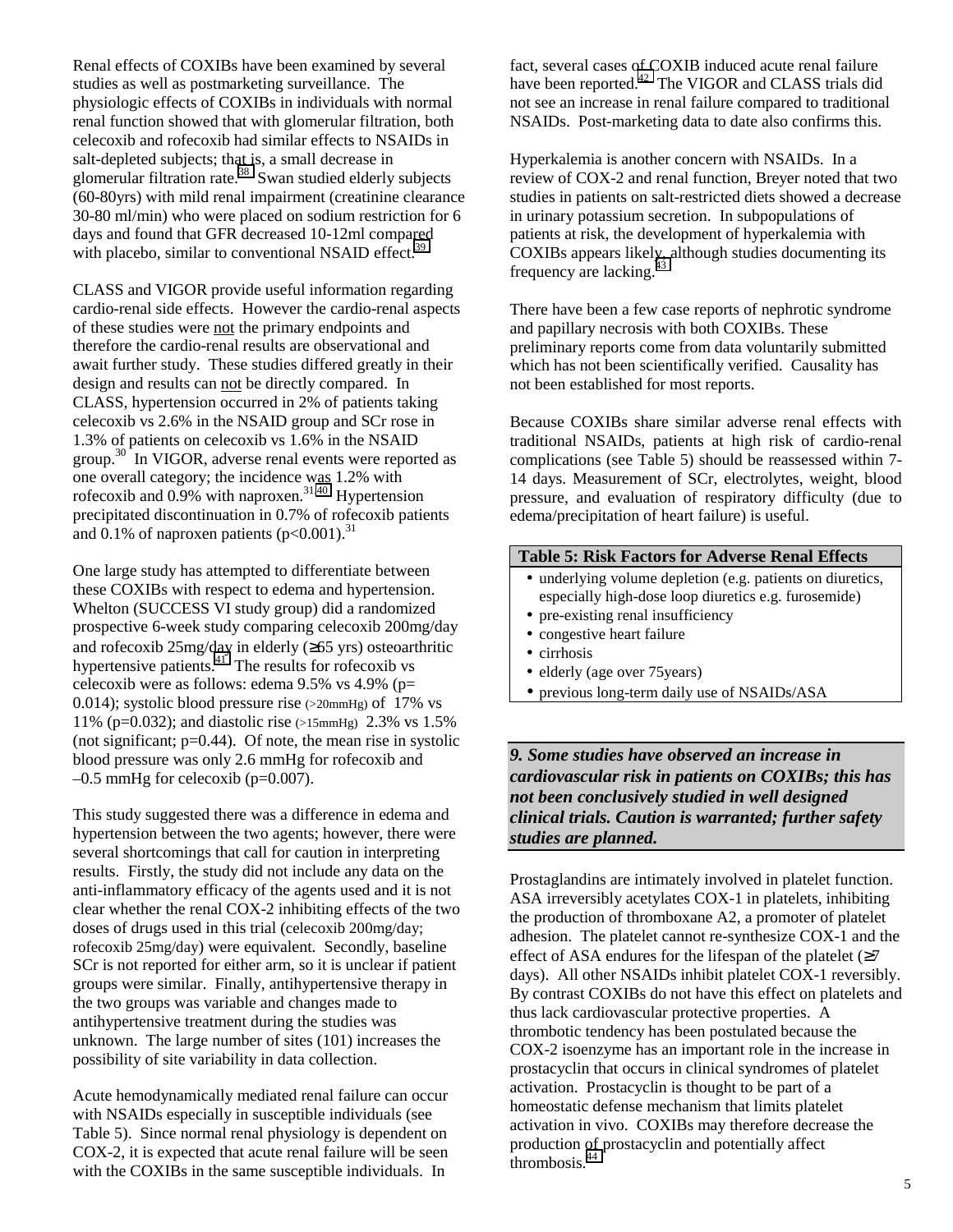A meta-analysis by Mukherjee $45$  suggests that COXIBs have a higher incidence of cardiovascular events such as myocardial infarction (MI). Four studies were included in this meta-analysis, but only CLASS and VIGOR were of significant size. The authors suggested that the annualized rate of MI for the VIGOR trial (rofecoxib) was 0.74% and CLASS (celecoxib) was 0.80%. This was compared to four separate ASA prevention trials (ASA vs placebo) where the annualized rate was 0.52%.

Unfortunately this meta-analysis has many shortcomings and does not answer whether COXIBs increase clinical thrombotic events. Deficiencies of this analysis were:

- a heterogenous group of patients in VIGOR and CLASS were compared to a general population
- in VIGOR, ASA patients were excluded; however about 4% of patients could have benefited from ASA for cardio-prophylaxis; naproxen but not rofecoxib has some potentially cardio-protective antiplatelet effects
- doses of both rofecoxib and celecoxib used in VIGOR and CLASS were supratherapeutic
- in CLASS, Mukherjee compared all patients including those who were on low dose ASA for cardio-protection (a high risk group for cardiac events). If they are removed from analysis and only the non-aspirin users are evaluated, the annualized rate of heart attacks was 0.33%, a number less than the "control" group quoted at 0.52%. In spite of these limitations, this study indicates that from the cardiovascular standpoint, **individuals on ASA for cardiovascular prophylaxis should remain on this agent when COXIBs are added even though the benefit of gastrointestinal protection may be lessened**. COXIBs should be used with caution in patients at high cardiovascular risk**. Well-designed studies** focussing on cardiovascular risk as the primary endpoint **are needed**.

#### **Serious Adverse Events Data**

A recent review of VIGOR trial data requested by the FDA concluded that "This risk reduction in relevant GI events did not translate into an overall safety benefit of rofecoxib over naproxen. GI safety must be assessed within the overall safety profile of a drug. Evaluation of safety by routine parameters showed no advantage of rofecoxib over naproxen". **[46](#page-7-0)** This statement was made after reviewing serious adverse events which were higher for rofecoxib than for naproxen (See Table 6). Similar results were found in the CLASS study. **Additional study has been recommended to clarify these important safety issues**.

| FDA 30, 31,44<br>Table 6: Total Serious Adverse Events - |            |                |                      |  |  |  |  |
|----------------------------------------------------------|------------|----------------|----------------------|--|--|--|--|
| <b>Study</b>                                             | Drug       | Rate           | <b>Risk Increase</b> |  |  |  |  |
| <b>VIGOR</b>                                             | rofecoxib  | 9.3%           | $RRI = 19.2%$        |  |  |  |  |
|                                                          | naproxen   | 7.8%           | $ARI = 1.5%$         |  |  |  |  |
|                                                          |            |                | $NNH = 67$           |  |  |  |  |
| <b>CLASS</b>                                             | celecoxib  | 11.6%          | $RRI = 10.5%$        |  |  |  |  |
| (entire study                                            | diclofenac | 10.3%<br>10.5% | $ARI=1.1$            |  |  |  |  |
| period)                                                  | ibuprofen  | 10.6%          | $NNH=91$             |  |  |  |  |

**RRI**= relative risk increase **ARI**= absolute risk increase **NNH**= number needed to harm

### **MISCELLANEOUS-RECENT Q&As**

#### **What is acetaminophen's role in OA (osteoarthritis)?**

The "first-line" role of acetaminophen (≤4g/day) in OA has come into question with the growing use of COXIBs. It is still an option for mild joint pain in OA, although some studies have suggested patient preference for NSAIDs.<sup>4</sup> Some clinicians favor COXIBs for their efficacy and relative GI safety; conversely acetaminophen is less costly, may be safer from a GI and cardio-renal point of view but is only effective in a subset of patients. Glucosamine may also be considered in high risk patients.

#### **Can COXIBs be used in patients with ASA allergy?**

ASA induces asthma in ~20% of asthmatics. Rofecoxib has been safely used in ASA-sensitive asthma patients.<sup>[48,49](#page-7-0)</sup>

#### **Does celecoxib cause sulfa-like adverse reactions?**

Serious sulfonamide reactions with celecoxib are rare; however a recent review of the WHO database found that the relative reporting rate of sulfonamide-like adverse reactions was higher with celecoxib than rofecoxib, 375 vs 238 per million patient-years respectively (RR 1.8; 95% CI 1.6-1.9).[50](#page-7-0) Rates for rash, urticaria, Stevens-Johnson syndrome and photosensitivity were statistically significantly higher for celecoxib compared to rofecoxib.

#### **What about reports of meningitis with rofecoxib?**

In March-2002, the FDA issued a warning that 5 cases of meningitis had been reported in new rofecoxib patients. Patients showed symptoms within 1-12 days of starting treatment. Aseptic meningitis has also been reported in patients on naproxen and ibuprofen.

#### **Has there been a Canadian economic assessment for COXIB use?\***

The Canadian Coordinating Office for Health Technology Assessment (CCOHTA) recently published an economic assessment of COXIB use in OA and RA (excluding patients also requiring  $ASA$ .<sup>51</sup> It suggests that COXIBs:

- are not cost-effective treatments in patients at average risk of upper GI events
- are cost-effective for patients at high risk for GI events
- become less cost-effective in high risk patients as rates of coprescription for proton pump inhibitors (PPIs) increase
- become cost-effective for patients without risk factors only in the very elderly (age >76yr rofecoxib; >81yr celecoxib)

**\*Caution**: economic assessments are not an *exact science* and are controversial given the potential variability in factors evaluated and dollar values assigned to outcomes.

**DISCLAIMER:** The content of this newsletter represents the research, experience and opinions of the authors and not tose of the Boudderical Correlation of Saskatoon District Health (SDH). Neither the authors nor Saskatoon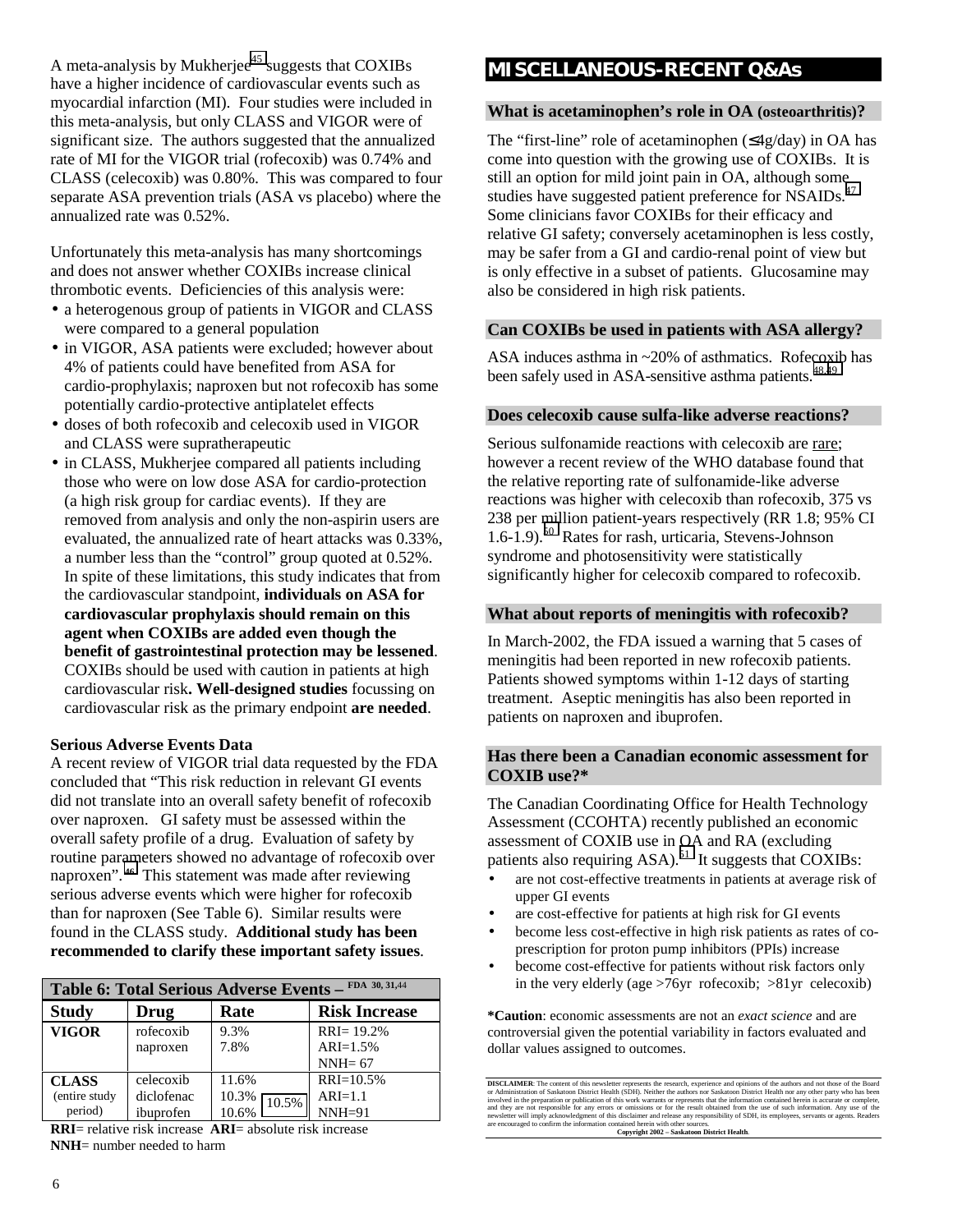**NSAIDS & Other Analgesics: Comparison Chart** *Prepared by: Loren Regier, Brent Jensen - www.sdh.sk.ca/RxFiles* **<b>- MAY/02** 

| <b>Generic Name</b>                               | <b>TRADE</b>                                                      | Products/Comments*                                                                                                                                         | <b>Usual Dosage</b>                                      | Max/d                     | $\cong$ Dose                     | \$/30d             | N.<br><b>Class / Comments</b>                                                                                                                                         |
|---------------------------------------------------|-------------------------------------------------------------------|------------------------------------------------------------------------------------------------------------------------------------------------------------|----------------------------------------------------------|---------------------------|----------------------------------|--------------------|-----------------------------------------------------------------------------------------------------------------------------------------------------------------------|
| ASA-Plain<br><b>ASA-Enteric Coated</b>            | OTC <sup>x</sup><br><b>ASPIRIN</b><br><b>ENTROPHEN</b>            | $150^{\texttt{x}}$ & 650 $^{\texttt{x}}$ mg supp; 80 $^{\texttt{x}}$ , 325 $^{\texttt{x}}$ mg<br>tab; $81^{\times}$ , 325, 650, 975 <sup>x</sup> mg EC tab | 325-650mg q4-6h<br>325-975mg QID                         | 4g                        | 650mg EC po<br><b>OID</b>        | \$11               | <b>Salicylates</b><br>• ASA: irreversible platelet inhibition                                                                                                         |
| Diflunisal                                        | <b>DOLOBID</b>                                                    | 250,500mg tab                                                                                                                                              | 250-500mg BID                                            | 1.5g                      | 250mg po BID                     | \$37               |                                                                                                                                                                       |
| Salsalate                                         | $\overline{\mathbf{x}}$<br><b>DISALCID</b>                        | 500,750mg tab                                                                                                                                              | 1000mg TID                                               | 3g                        | 1500mg po BID                    | \$54               | <b>Non-acetylated Salicylates - less</b>                                                                                                                              |
| Choline Mg Trisalicylate                          | x<br><b>TRILISATE</b>                                             | 500mg tab                                                                                                                                                  | $1-1.5g$ BID                                             | 3g                        | 1000mg po BID                    | \$33               | adverse GI reactions, less cross-allergy in<br>NSAID allergic patients                                                                                                |
| Indomethacin                                      | <b>INDOCID</b>                                                    | 25,50mg cap; 50,100mg supp                                                                                                                                 | 25-50mg TID                                              | 200mg                     | 25mg po TID                      | \$17               | <b>Indole Acetic Acids</b>                                                                                                                                            |
| Sulindac                                          | <b>CLINORIL</b>                                                   | 150,200mg tab; PD                                                                                                                                          | 150-200mg BID                                            | 400mg                     | 150mg po BID                     | \$34               | Note: INDOCID SR available by<br>Special Access (Ph. 613-941-2108)                                                                                                    |
| Tolmetin                                          | <b>TOLECTIN</b>                                                   | 200 <sup>x</sup> ,600mg tab                                                                                                                                | 200-600mg TID-QID                                        | 2g                        | 600mg po TID                     | \$93               | for ankylosing spondylitis only                                                                                                                                       |
| Diclofenac                                        | <b>VOLTAREN</b>                                                   | 25,50mg EC tab; 50,100mg supp;<br>75,100mg SR tab                                                                                                          | 25-50mg BID-TID                                          | 200mg                     | 50mg po TID                      | \$27               | <b>Phenylacetic Acids</b><br>(* Voltaren Rapide 50mg tab $\times$ \$72;                                                                                               |
| <b>Diclofenac</b><br>$+$ Misoprostol $+$          | <b>ARTHROTEC-50</b><br><b>ARTHROTEC-75</b>                        | $(50mg + 200\mu g)$ tab<br>$(75mg + 200\mu g)$ tab                                                                                                         | 1 tab BID-TID<br>1 tab OD-BID                            | $200$ mg/<br>$800 \mu g$  | One tab po BID<br>One tab po BID | \$47<br>\$61       | generic diclofenac K 50mg $\times$ \$46)<br>$\bullet$ diclofenac <sup>75mg BID</sup> TLFTs AST >4% in CLASS                                                           |
| Ketorolac                                         | $\boldsymbol{x}$<br><b>TORADOL</b>                                | #; 10mg tab; 30mg injectable<br>IM formulation available                                                                                                   | 10mg po q6h x7d max<br>10-30mg IM q4-6h                  | 40 <sub>mg</sub><br>120mg | 10mg po QID                      | $$67$ <sup>#</sup> | Pyrolizine Carboxylic Acids                                                                                                                                           |
| Etodolac                                          | <b>ULTRADOL</b><br>◈                                              | ~COX-2 selective; $200,300$ mg cap                                                                                                                         | 200-600mg BID                                            | 1.2g                      | 300mg po BID                     | \$50               | Pyranocarboxylic Acids                                                                                                                                                |
| Fenoprofen                                        | <b>NALFON</b>                                                     | 600mg tab                                                                                                                                                  | 300-600mg TID-QID                                        | 3.2 <sub>g</sub>          | 600mg po TID                     | \$63               | <b>Propionic Acids</b>                                                                                                                                                |
| Flurbiprofen                                      | <b>ANSAID</b>                                                     | 50, 100mg tab                                                                                                                                              | 50-100mg TID-QID                                         | 300 <sub>mg</sub>         | 100mg po BID                     | \$32               | •ibuprofen & naproxen: similar overall                                                                                                                                |
| Ibuprofen                                         | OTC <sup>x</sup><br><b>MOTRIN</b>                                 | 200mg tab <sup>orc</sup> ; 100mg/5ml susp <sup>x</sup> ;<br>300,400,600mg tab                                                                              | 200-800mg TID-QID<br>$(Peds: \leq 50mg/kg/day)$          | 3.2 <sub>g</sub>          | 400mg po TID<br>600mg po TID     | \$12<br>\$13       | withdrawal rates as celecoxib <sup>CLASS</sup> &<br>rofecoxib $VIGOR$ respectively<br>*naproxen less HTN causing withdrawal                                           |
| Ketoprofen                                        | <b>ORUDIS</b>                                                     | 50,100mg EC; 200mg SR tab<br>50mg cap; 50,100mg supp                                                                                                       | 25-100mg TID-QID                                         | 300 <sub>mg</sub>         | 50mg po TID                      | \$25               | $(0.1 \text{ vs } 0.7\%)$ vs rofecoxib VIGOR                                                                                                                          |
| <b>Naproxen</b>                                   | <b>NAPROSYN</b>                                                   | 125,250,375,500mg; 750mg SR;<br>125mg/5ml susp; 500mg supp                                                                                                 | 125-500mg BID<br>$>2yr = 10mg/kg/day$                    | 1.5 <sub>g</sub>          | 375mg po BID<br>500mg po BID     | \$16<br>\$20       | naproxen EC available $\boldsymbol{\mathsf{X}}$ : 375mg BID \$41;<br>*Anaprox × 275-550mg BID \$45-80<br>(naproxen sodium)                                            |
| Oxaprozin                                         | ×<br><b>DAYPRO</b>                                                | 600mg caplet; $long\ t1/2$ (50h)                                                                                                                           | 600-1800mg OD                                            | 1.8 <sub>g</sub>          | 600mg po OD                      | \$30               |                                                                                                                                                                       |
| Tiaprofenic Acid                                  | <b>SURGAM</b>                                                     | 200,300mg tab                                                                                                                                              | 200-300mg BID                                            | $600$ mg                  | 200mg po BID                     | \$32               |                                                                                                                                                                       |
| Piroxicam                                         | <b>FELDENE</b>                                                    | 10,20mg cap & 10,20mg supp                                                                                                                                 | $10-20mg$ OD                                             | 20mg                      | 20mg po OD                       | \$33               | <i>Oxicams</i> - long $t\frac{1}{2}$ (>50h)                                                                                                                           |
| Piroxicam-beta-cyclodextrin                       | x<br><b>BREXIDOL</b>                                              | 20mg tab (may give 40mg x1 initially)                                                                                                                      | 20mg OD x 7d max                                         | 20mg                      | 20mg po OD *                     | $$97$ <sup>#</sup> |                                                                                                                                                                       |
| Meloxicam                                         | <b>MOBICOX</b><br>◈                                               | ~ $COX$ -2 selective; 7.5,15mg tab                                                                                                                         | 7.5-15mg OD                                              | 15mg                      | 7.5mg po OD                      | \$32               |                                                                                                                                                                       |
| Tenoxicam                                         | $\overline{\mathbf{x}}$<br><b>MOBIFLEX</b>                        | 20 <sub>mg</sub> tab                                                                                                                                       | 20-40mg OD                                               | 40 <sub>mg</sub>          | 20mg po OD                       | \$48               |                                                                                                                                                                       |
| Nabumetone                                        | <b>RELAFEN</b><br>◈                                               | ~COX-2 selective; PD; $500,750$ mg tab                                                                                                                     | $1-2g$ OD                                                | 2g                        | 1g po OD                         | \$43               | <b>Naphthylalkanones-</b> long $t\frac{1}{2}$ (>24h)                                                                                                                  |
| Floctafenine                                      | <b>IDARAC</b>                                                     | 200,400mg tab                                                                                                                                              | 200-400mg TID-QID                                        | 1.2g                      | 200mg po QID                     | \$49               | <b>Anthranilic Acids</b>                                                                                                                                              |
| Mefenamic Acid                                    | <b>PONSTAN</b>                                                    | 250mg cap; (initially 500mg x1)                                                                                                                            | 250mg QID x 7d max                                       | 1.5 <sub>g</sub>          | 250mg po QID                     | $$54$ <sup>#</sup> |                                                                                                                                                                       |
| <b>Celecoxib</b>                                  | <b>CELEBREX</b><br>◈<br>$\blacktriangledown$                      | 100,200mg cap<br>{Rare SULFA-type reactions}                                                                                                               | 100mg BID (OA) \$52 -<br>200mg BID (RA)                  | 800 <sub>mg</sub>         | 200mg OD<br>200mg BID            | \$52<br>\$97       | <b>COXIBs</b> - highly COX-2 selective:<br>equal efficacy & similar renal toxicity to<br>other NSAIDs; <u>less GI</u> ulcer/bleed <sup>Non-ASA</sup> pts <sub>;</sub> |
| Rofecoxib                                         | <b>VIOXX</b><br>◈                                                 | 12.5, $25mg$ tab; $2.5mg/ml$ susp                                                                                                                          | $12.5OA - 25mgOA/RA OD$<br>acute pain: $\leq$ 50mg/d x5d | 50mg                      | $12.5mg$ OD<br>25mg OD           | \$52               | minimal platelet effects; concerns regarding<br>?? <sup>1</sup> cardiac/serious events <sup>FDA</sup> ; warfarin DI                                                   |
| Acetaminophen Pregnancy B<br>$(=$ paracetamol $)$ | OTC <sup>x</sup><br><b>TYLENOL</b><br>TYLENOL ARTHRITIS=ER<br>Tab | 80,160,325,500mg $\text{tab}^{\mathsf{x}}$ ;<br>650mg ER tab <sup>x</sup> ; various susp's <sup>x</sup><br>$120,325,650$ mg supp <sup>x</sup>              | $(Peds: \leq 65mg/kg/day)$<br>325-1000mg TID-QID         | 4g                        | 650mg po QID<br>1,300mg ER Q8H   | \$12<br>\$27       | <b>Non-Antiinflammatory Analgesic</b><br>lowest risk GI ulcer/bleed; option in OA;<br>monitor LFTs in chronic use                                                     |

€ EDS=Exception Drug Status X Non-formulary SK V=prior approval required for Department of Indian Affairs coverage DI=drug interaction EC=enteric coated ER=extended release HTN= hypertension LFT=liver function tests OA=osteoarthritis OTC=over the counter (& non-formulary in SK) PD=Pro-drug RA=rheumatoid arthritis SK=Saskatchewan SR=sustained release supp=suppository susp=suspension **COST** to consumer based on acquisition cost (generic if avail.), markup & dispensing fee. Cost comparison based on lowest usual anti-inflammatory dose. Lower doses of NSAIDs often effective for analgesia.<br># Monthly cost f # Monthly cost for ketorolac,mefenamic acid & Brexidol shown for comparison only; Recommended maximum length of oral treatment is **7 day.** 

\* Fast-acting formulation available but <u>non</u>-formulary in SK (Anaprox, Brexidol, Voltaren Rapide, Novo-Difenac-K); slightly faster onset, but more expensive.<br>\* Possible gastric bleeding; antiplatelet effects of NSAIDs ma